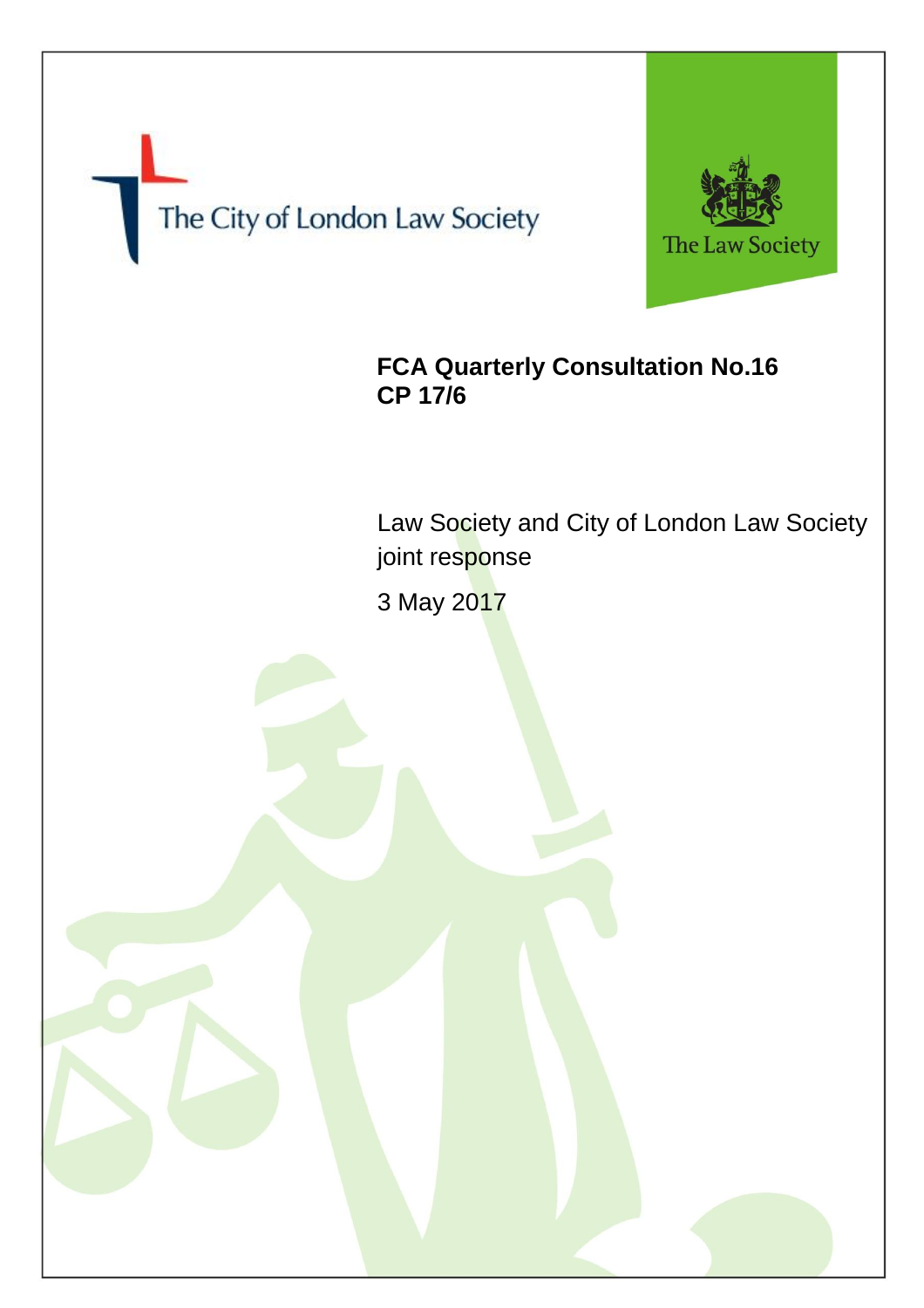## **1 Introduction**

- 1.1 The views set out in this paper have been prepared by a Joint Working Party of the Company Law Committees of the City of London Law Society (**CLLS**) and the Law Society of England and Wales (the **Law Society**).
- 1.2 The CLLS represents approximately 17,000 City lawyers through individual and corporate membership, including some of the largest international law firms in the world. These law firms advise a variety of clients from multinational companies and financial institutions to Government departments, often in relation to complex, multijurisdictional legal issues. The CLLS responds to a variety of consultations on issues of importance to its members through its 19 specialist committees.
- 1.3 The Law Society is the professional body for solicitors in England and Wales, representing over 170,000 registered legal practitioners. It represents the profession to Parliament, Government and regulatory bodies in both the domestic and European arena and has a public interest in the reform of the law.
- 1.4 The Joint Working Party is made up of senior and specialist corporate lawyers from both the CLLS and the Law Society who have a particular focus on issues relating to capital markets.
- **2 Responses to question 5 in Appendix 1 to the FCA consultation paper CP 17/6**

#### **Q5.1 Do you agree with the proposed amendment of PR 1.2.3R(1) and (7) and the proposed insertion of PR 1.2.3AEU?**

2.1 We note that the proposed amendments reflect the text as set out in Article 1(4)(a) and (b) of the Prospectus Regulation and consequently, we have no further comments.

### **Q5.2 Do you agree with the proposed amendment to the definition of 'ESMA Prospectus Questions and Answers' in the Glossary and PR Appendix 1?**

2.2 Yes, although we query whether it might be more practical for the definition of 'ESMA Prospectus Questions' to refer to '*the latest version of the Questions and Answers for prospectuses published by ESMA and available at https://www.esma.europa.eu/questions-and-answers'.* 

Our suggested amendment would avoid the need to amend the definition in the rules each time a new version of the ESMA Q&As is published and would ensure that market participants are always being directed to the latest published version.

### **Q5.3 Do you agree with the proposal to amend the definition of the UK Corporate Governance Code in the Glossary and LR Appendix 1?**

2.3 Yes.

### **Q5.4 Do you agree with our proposed transitional provisions in LR?**

2.4 As the 2016 UK Corporate Governance Code applies to accounting periods *on or after*  17 June 2016, we suggest that the proposed transitional provisions in the LR should be amended to provide that the September 2014 UK Corporate Governance Code should apply to accounting periods ending **'***on or* **before'** 16 June 2016' in order to clarify that it would also apply to those accounting periods which end *on* 16 June 2016.